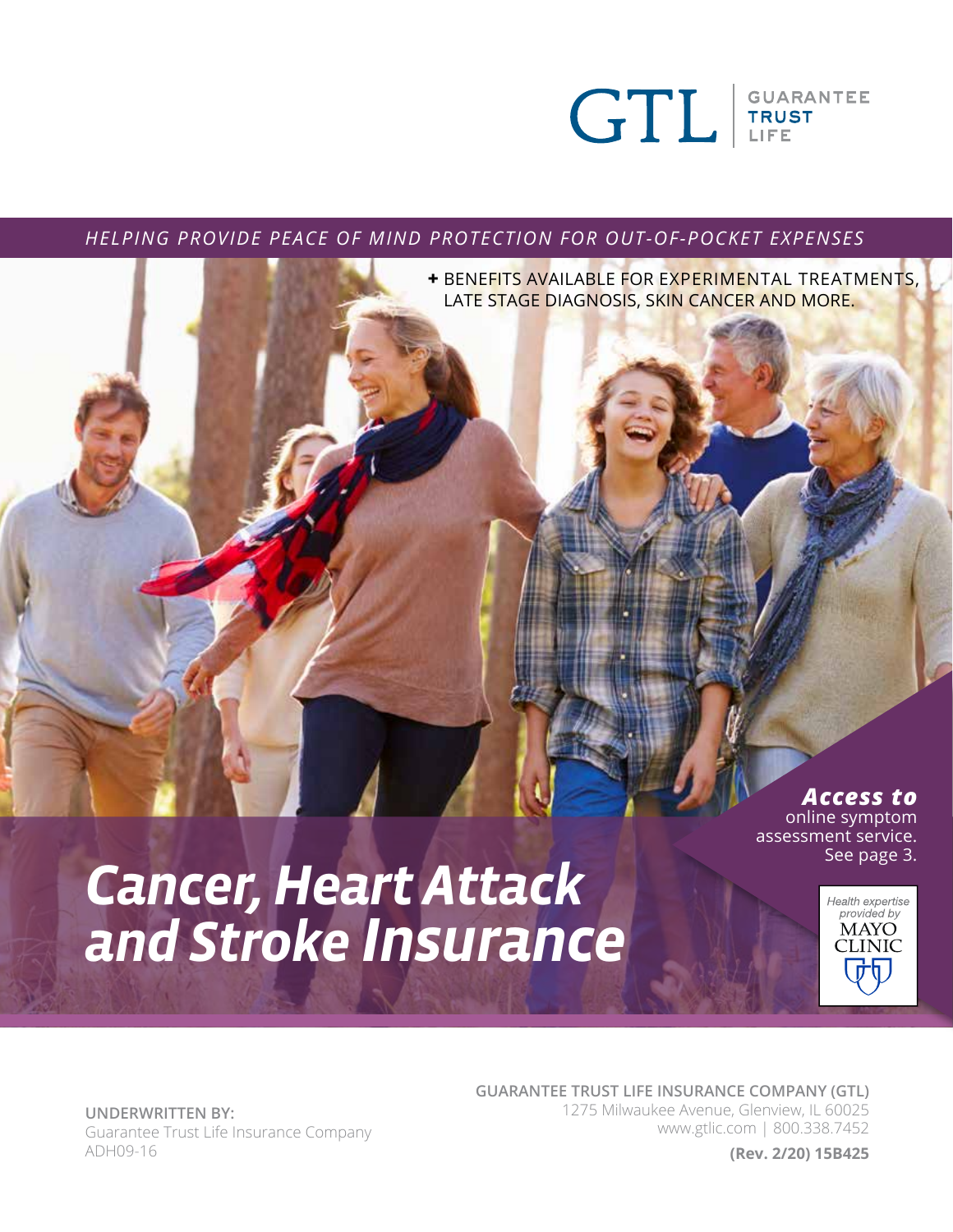

# **WHY CANCER, HEART ATTACK & STROKE INSURANCE**  FROM GUARANTEE TRUST LIFE?

If you were diagnosed with cancer or suffered a heart attack or a stroke, the last thing you would want to worry about is your finances. Cancer, Heart Attack and Stroke coverage from Guarantee Trust Life Insurance Company (GTL) can help you receive the financial peace of mind that allows you to focus on what really matters most — your recovery.

Because out-of-pocket medical expenses are on the rise, GTL's Cancer, Heart Attack and Stroke Insurance was designed to pay cash benefits directly to you and pays regardless of any other insurance coverage you may have should you or a covered family member be diagnosed with cancer, suffer a heart attack or have a stroke.

# **EXPERIENCE** YOU CAN TRUST

Founded in 1936, Guarantee Trust Life Insurance Company has a history of excellent customer service and superior insurance products. From claims paid quickly to customer service calls answered by our friendly staff in Glenview, Illinois, we make it easy for you when you need us most.

# **THE CASH BENEFITS** FROM YOUR POLICY ARE PAID **DIRECTLY TO YOU** AND CAN BE USED TO HELP:



Cover Medical Co-Payments and Deductibles and Prescription Drug Copays



 Pay for Experimental Treatments and Surgeries



 Provide Cash for Car and Mortgage **Payments** 



Allow for Extra Time Off of Work



Take a Recuperative Trip



Supplement Lost Income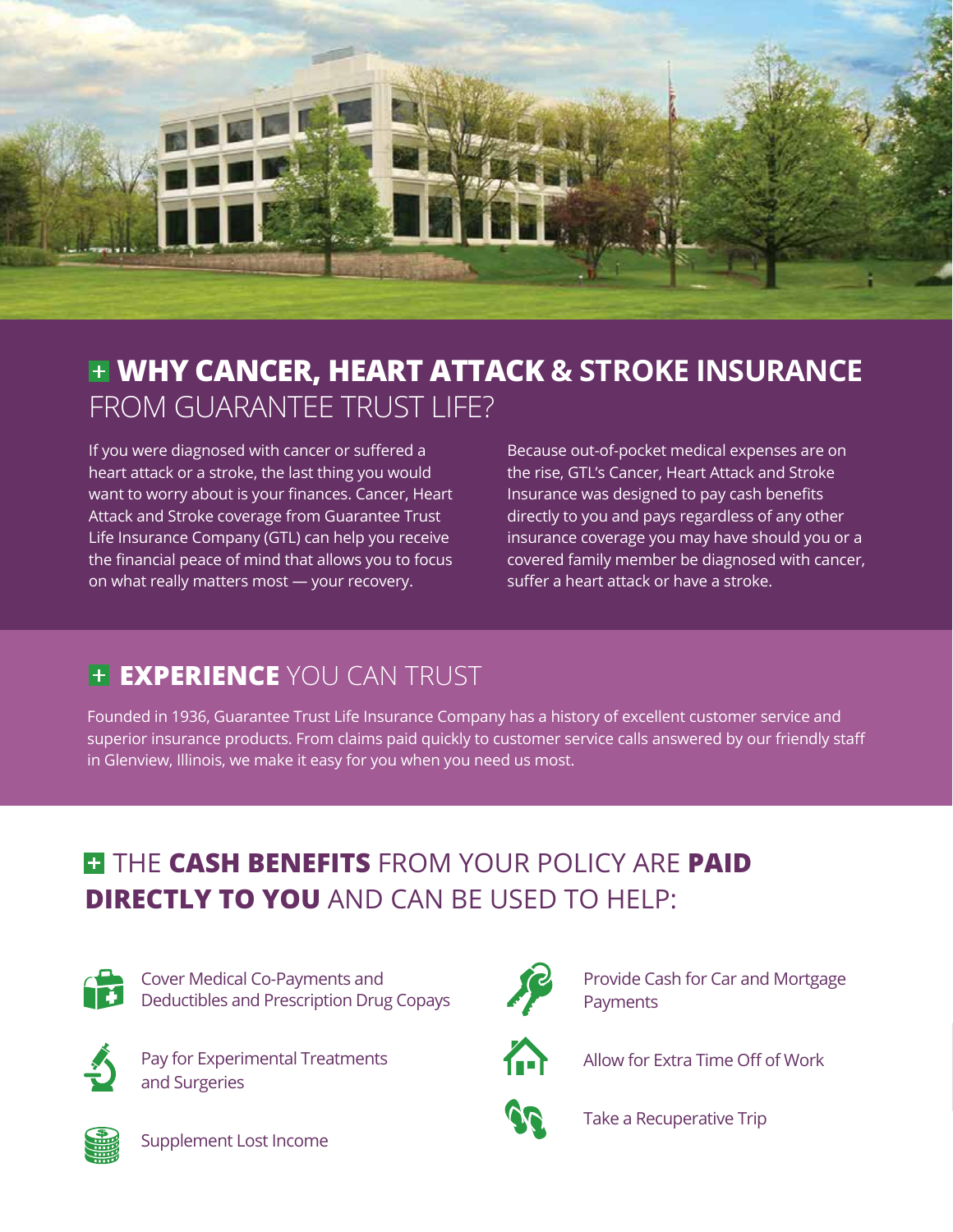# **GOOD NEWS!**

The chances of beating cancer are much higher than ever before!

**WHY?** Through research, screening and preventative care, US death rates are down 27%.



### **WHAT WILL THESE BENEFITS DO FOR YOU?**

- Allow you to seek treatment that is out of network or not covered without worrying about costs.
- Help give your family peace of mind that the bills can be paid.
- Allow you and your spouse to take extra time off of work to recover.
- **Give you 24/7 access to the Ask Mayo Clinic Online support services at no extra charge.**

## **FINANCIAL IMPACT** of potential treatment and recovery:<sup>[3]</sup>

- **80%** of cancer survivors have **► UPTO** 80% of cancer survivors have **► 34%** used savings to pay for medical expenses
- 
- of cancer survivors have to borrow money to pay for medical expenses

# **E PRODUCT FEATURES & DETAILS**

With Cancer, Heart Attack and Stroke Insurance coverage from GTL, a lump sum benefit amount will be paid directly to you regardless of any other health care coverage you may have, upon the diagnosis of cancer or if you suffer a heart attack or stroke.\* The choice of benefit amounts are flexible, and can range up to \$75,000 for Cancer and \$75,000 for Heart Attack and Stroke (HAS) depending on your specific needs.

#### **PLAN BENEFIT** AMOUNTS:

- Age 18 to 65: Up to \$75,000
- Age 66 to 90: Up to \$50,000

#### ISSUE **AGES**:

18 to 90 (child rider available)

#### **COVERAGE:**

- **I** Individual
- Children

**GUARANTEED RENEWABLE**  FOR LIFE

### **GTL's Cancer, Heart Attack & Stroke Insurance can provide funds your family will need, so you can focus on recovery.**

**\* In most states there is a 30 day waiting period, beginning on the issue date of the policy (not applicable in ID, MO, MT, SD. These states have an initial benefit period coverage on the base and certain riders.)**

[1] Figure 5–Page 16, American Cancer Society, Cancer Statistics, 2019 [2] American Cancer Society, Cancer Treatment & Survivorship Facts & Figures, 2019-2021. [3] PDQ® Adult Treatment Editorial Board. PDQ Financial Toxicity (Financial Distress) and Cancer Treatment. Bethesda, MD: National Cancer Institute. Updated 11/2/2018.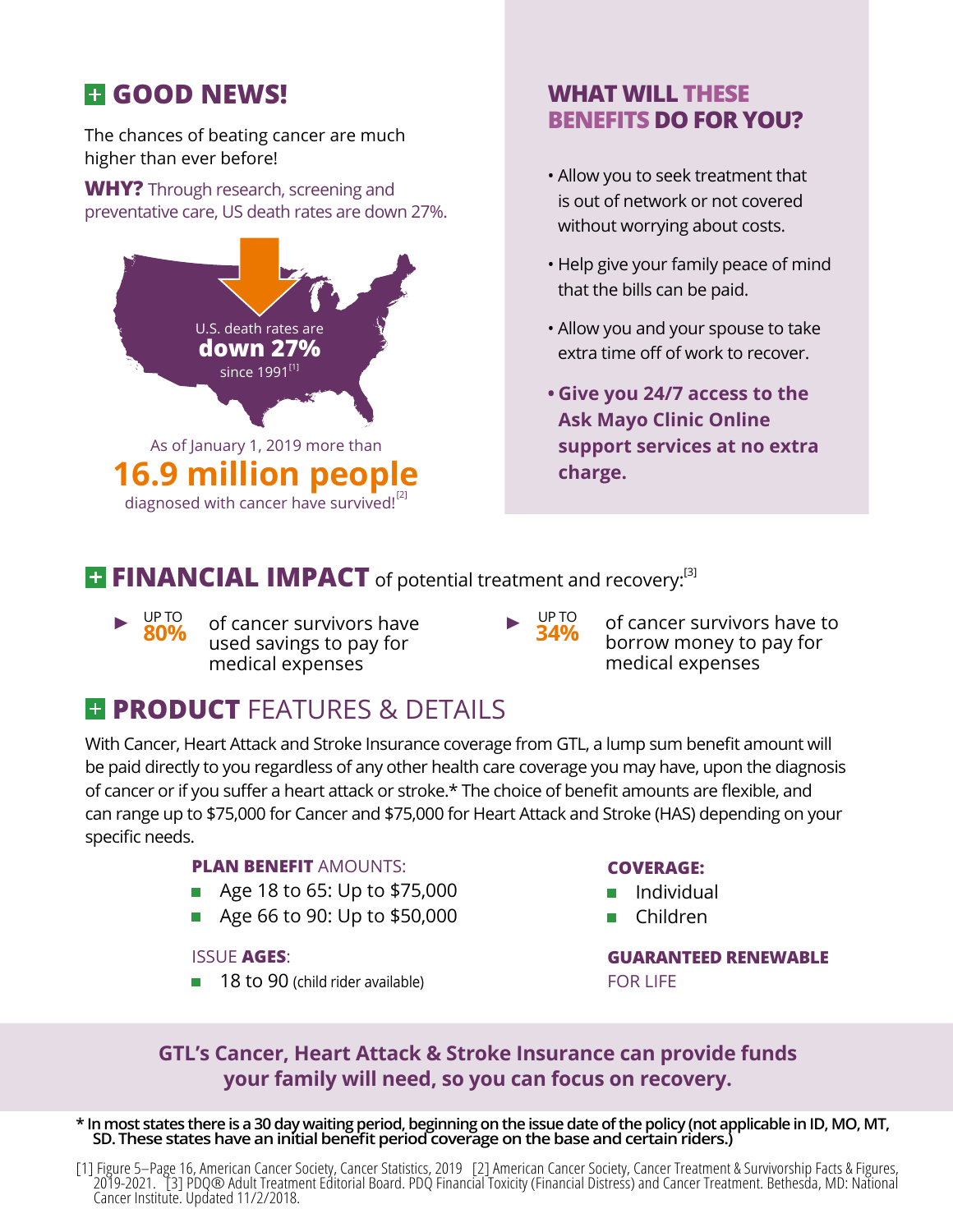# The GTL Cancer, Heart Attack & Stroke Insurance *Difference*

**2**

# **1 DESIGN A POLICY THAT HELPS FIT YOUR NEEDS**<br>GTL's Cancer, Heart Attack and Stroke Insurance is flexible. Choose there

GTL's Cancer, Heart Attack and Stroke Insurance is flexible. Choose the policy that's right for you:

#### **LUMP SUM CANCER**  $\pm$ **INSURANCE POLICY**

**AND** / **OR** You will receive a lump sum benefit amount paid directly to you upon the diagnosis of cancer as defined in your policy. This includes a 25% Cancer In Situ benefit.

#### **LUMP SUM HEART ATTACK AND STROKE INSURANCE POLICY**

You will receive a lump sum benefit amount paid directly to you upon suffering a heart attack or a stroke, as defined in your policy.

# ACCESS TO **ASK MAYO CLINIC ONLINE!**



With Ask Mayo Clinic online, you will have access to answers that are time-saving, cost-saving and potentially life-saving – right at your fingertips!

Ask Mayo Clinic's on-demand, private and secure web-based tool provides an easy assessment of over 300 common symptoms. **Instead of spending hours searching the internet for answers to your healthrelated questions**, policyholders have 24/7 access to Ask Mayo Clinic online for answers to important health questions - anytime, anywhere!

Ask Mayo Clinic is a service provided to Guarantee Trust Life Insurance Company by Mayo Clinic at no cost to the consumer.

Mayo Clinic and the triple-shield Mayo Clinic logo are trademarks of Mayo Foundation for Medical Education and Research. Mayo Clinic does not endorse any third party products advertised. Availability of Ask Mayo Clinic is subject to change without prior notice. Ask Mayo Clinic does not diagnose medical conditions and is not a substitute for consulting with your own healthcare provider for the diagnosis and treatment of personal health and medical conditions.

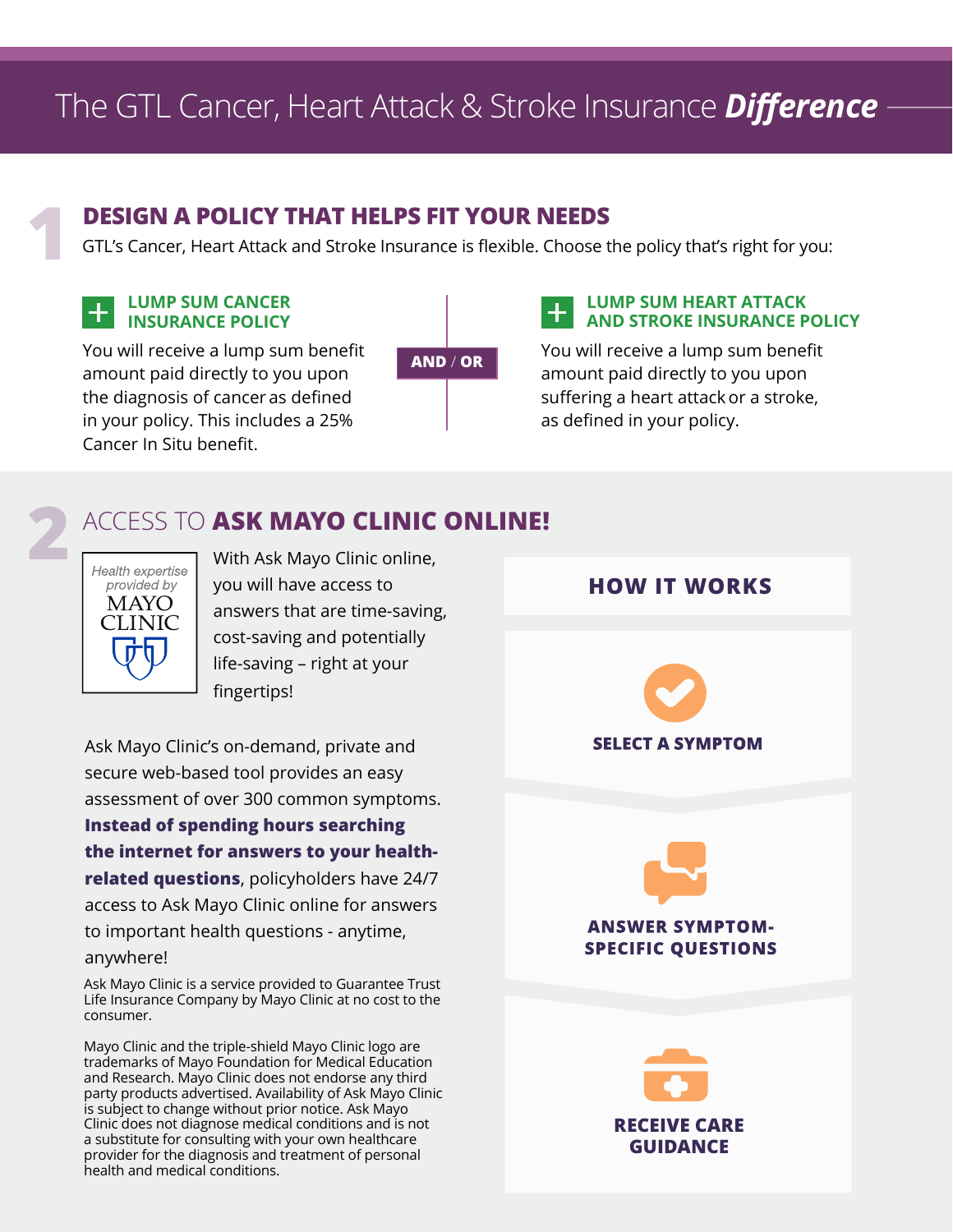# **EXPERIMENTAL TREATMENT** BENEFITS INCLUDED!

GTL's Cancer coverage is unique in that you will **receive an additional benefit of 25 percent** of your chosen Lump Sum amount should you undergo a qualifying experimental treatment that has been approved or endorsed by the U.S. Food and Drug Administration or the National Institute of Health while being treated for cancer.

*Example: If you have a \$10,000 Lump Sum cancer Policy and undergo a qualifying experimental treatment you would be paid an additional \$2,500 for a total of \$12,500.*



### GTL'S **BENEFIT BUILDER** RIDER CAN BOOST YOUR BENEFITS

With GTL's unique Benefit Builder package, you can access these additional benefits payable in addition to the base lump sum benefit:

#### **CANCER**

**4**

- Benefits increase by 25% for cancers diagnosed as late stage
- \$500 Skin Cancer benefit, payable three times in a lifetime
- Increases coverage for Cancer In Situ from 25% to 50% of lump sum benefit
- \$100 per year Wellness Benefit for annual physical exam (Not available in CO, MI or MN.)

GTL'S RECURRENCE BENEFIT RIDER<br>
With GTL's Recurrence Benefit Rider, after you receive your<br> **11.120.000 Percentage of Lump Sum Benefits Payable 10 receive with the** With GTL's Recurrence Benefit Rider, after you receive your lump sum payment your benefits are eligible to restore with the Recurrence Benefit.

The Recurrence Benefit can be applied to both the cancer and heart attack and stroke benefits. The percentage of Lump Sum benefits are shown in the chart to the right.

#### **HEART ATTACK AND STROKE**

- Transient Ischemic Attack (TIA) covered at 10% of lump sum benefit
- **Angioplasty and/or stent covered** at 10% of lump sum benefit
- Bypass covered at 25% of lump sum benefit
- Valve replacement 10% of lump sum benefit
- Aortic surgery 25% of lump sum benefit



Policies and riders are subject to a 24-month pre-existing condition limitation.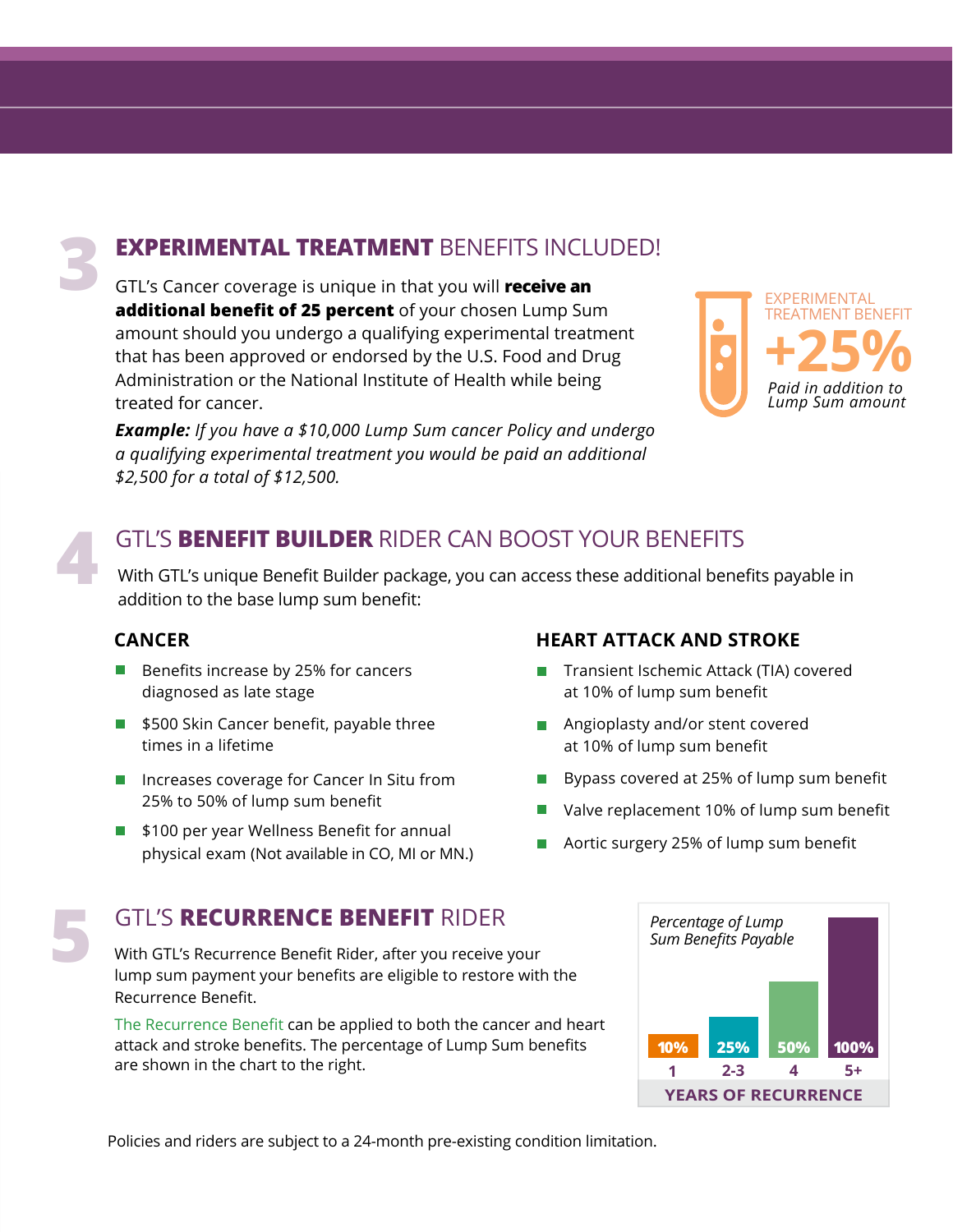# **COVERAGE DOESN'T STOP** AT CANCER, HEART ATTACK AND STROKE **1<sup>t's</sup> easy to add valuable benefits on top of your policy, including:**

#### CANCER **BENEFIT BUILDER**

This rider increases the Cancer benefit amount by 25% in cases of a late stage diagnosis and boosts Cancer In Situ benefit to 50% of the Cancer benefit. It also has a \$500 per year Skin Cancer benefit up to 3 times in a lifetime. And, it includes a Wellness Benefit of \$100 per year for an annual physical examination from your doctor.

#### HEART ATTACK/STROKE **BENEFIT BUILDER**

This rider has a benefit for TIA, Transient Ischemic Attack, also known as a "mini-stroke" covered at 10% base benefit. It has an Angioplasty and/or stent benefit of 10% base benefit, a Bypass benefit of 25% of the base benefit, an Aortic Surgery benefit of 25% of the base benefit and a Valve replacement benefit of 10% of the base benefit. These benefits are payable in addition to your Heart Attack and Stroke (HAS) lump sum benefit (not available in MA).

#### **RECURRENCE** RIDER

With this rider, after you receive your lump sum payment, your benefits are eligible to restore. This rider can be applied to the cancer and heart attack and stroke benefits.

#### **RETURN OF PREMIUM** RIDER

This rider will return all premiums you have paid minus benefits paid if your policy is kept in force for at least 20 years. Return of premium on death options are also available. Refer to the outline of coverage for details (not available in GA, PA, TX & VT; no 20-year ROP in ND).

|           | <b>Premium</b><br><b>Paid</b> | <b>Claims Paid</b> | <b>Refund</b> |
|-----------|-------------------------------|--------------------|---------------|
| Example 1 | \$10,000                      | \$120,000 Claims   | No<br>Refund  |
| Example 2 | \$10,000                      | \$5,000 Claims     | \$5,000       |
| Example 3 | \$10,000                      | \$0 Claims         | \$10,000      |

#### **INTENSIVE CARE** RIDER

This rider pays a choice of daily benefits, in amounts up to \$600 per day, should you be confined to a hospital ICU for any reason. Benefits reduce by 50% at the attained age of 65 (not available in CO, MI, & WA.)

#### **CRITICAL ACCIDENT** RIDER

After an Emergency room visit, this rider will pay a lump sum benefit for the following types of accident injuries:

| <b>Covered Injury</b>                     | \$5,000<br><b>Coverage</b> | \$10,000<br><b>Coverage</b> |
|-------------------------------------------|----------------------------|-----------------------------|
| <b>Accidental Death</b>                   | \$5,000                    | \$10,000                    |
| Hip or Skull Fracture                     | \$1,250                    | \$2,500                     |
| <b>Hip Dislocation</b>                    | \$1,000                    | \$2,000                     |
| Knee Dislocation or<br>Knee Ligament Tear | \$500                      | \$1,000                     |
| Fracture, Other                           | \$250                      | \$500                       |

(Not available in CO, MI, MN, VT & WA.)

#### **DENTAL/VISION** RIDER

This rider will pay you an annual benefit of up to \$400, \$800, or \$1,200 for services performed by a licensed dentist, ophthalmologist or optometrist after the first year, including \$200 for prescription eye glasses or contact lenses (not available in AK, CO, GA, ID, KS, MN, MO, NM, OH, VT & WA).

#### **CHILD** COVERAGE RIDERS

Provides up to \$75,000 in coverage to a dependent payable in case of a diagnosis of Cancer and if selected up to \$10,000 in coverage for Heart Attack and Stroke. Available for issue to ages 0 – 18. Coverage ends at age 25.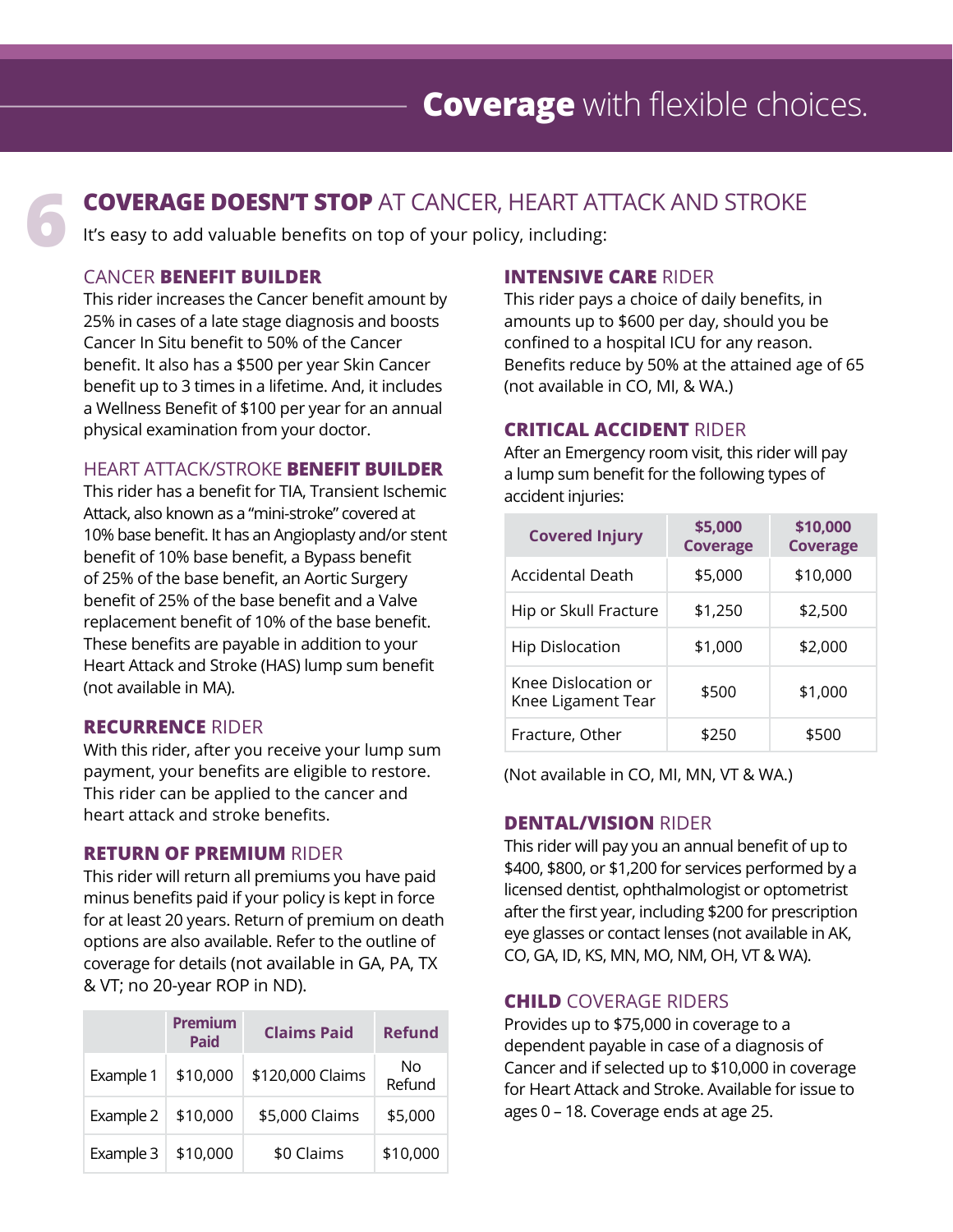

# **so you can focus on what matters most.** *Help protect yourself and your family*

#### **DEFINITIONS**

**CANCER (INVASIVE) MEANS:** A disease manifested by the presence of a malignancy characterized by the uncontrolled growth and abnormal spread of malignant cells and the invasion of body tissue by such malignant cells. Cancer includes Hodgkin's disease and leukemia. This definition excludes such conditions as: Pre-malignant tumors or polyps; and Skin Cancer, except malignant melanoma.

#### **CANCER IN SITU, OR STAGE 0 CANCER MEANS:**

An early stage Cancer that is defined as "in place" and which has not spread beyond the tissue type, mucosal layer, lining, duct or cellular layer in which it originated. It may be staged as Stage 0, T0, Tis, or notated with a staging system appropriate to the cancer type and utilized by a recognized medical authority, such as the American Joint Cancer Committee.

**HEART ATTACKMEANS:** A myocardial infarction (irreversible injury and death of a portion of the heart muscle as a result of obstruction of one or more of the coronary arteries.) Diagnosis of a Heart Attack must be supported by three (3) or more of the following: Typical clinical symptoms, such as central chest pain; Diagnostic increase of specific cardiac markers; New electrocardiographic (EKG) changes indicative of infarction; Confirmatory imaging studies; or In the event of death, an autopsy confirmation or death certificate identifying Heart Attack (myocardial infarction) as the primary cause of death.

"Heart Attack" does not mean cardiac arrest, sudden cardiac arrest, coronary artery disease, congestive heart failure, atherosclerotic heart disease, angina, or any other dysfunction of the cardiovascular system.